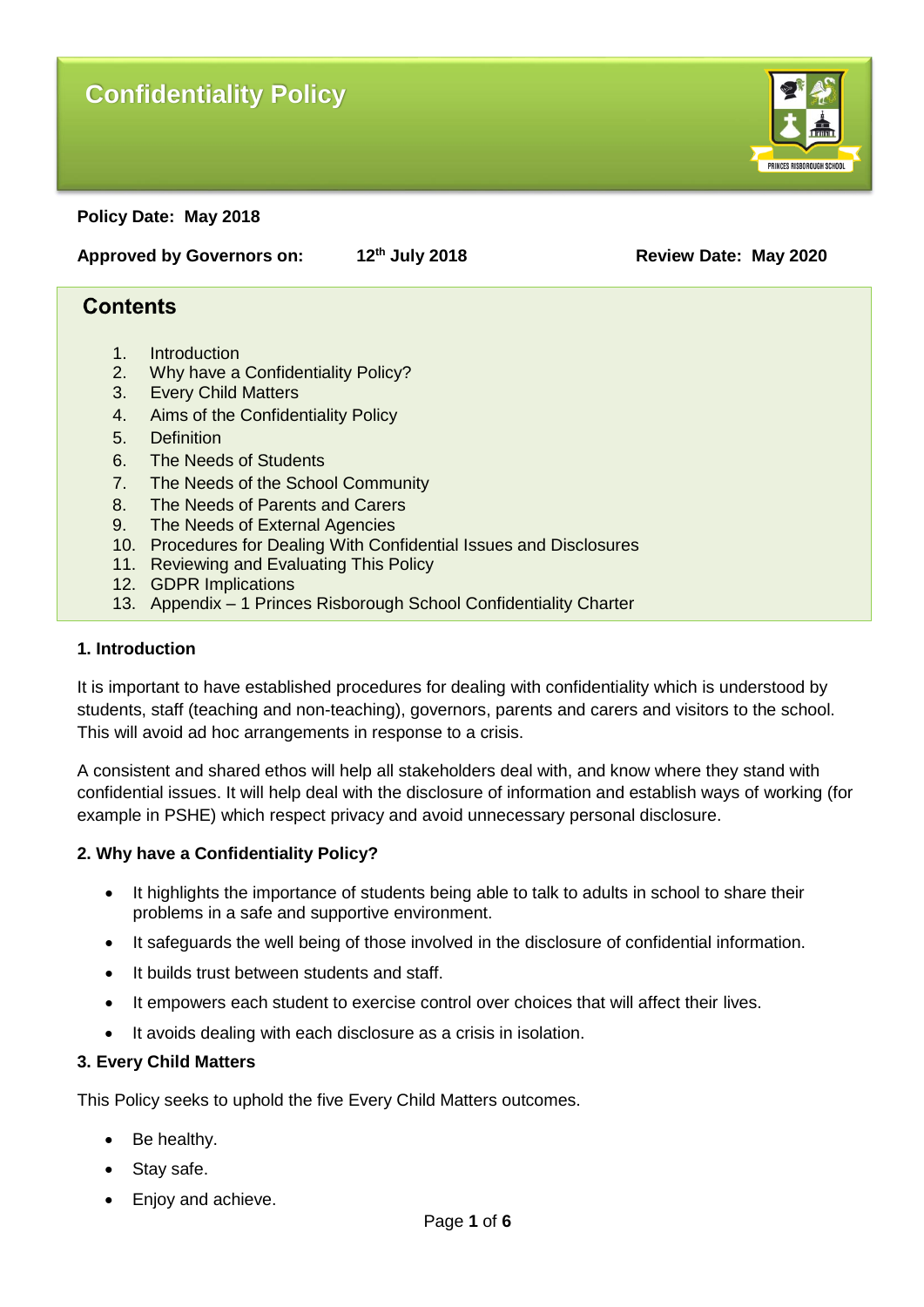- Make a positive contribution.
- Achieve economic well being.

### **4. Aims of the Confidentiality Policy**

- To define and communicate to all stakeholders what confidentiality means.
- Develop a shared understanding of how confidentiality operates at Princes Risborough School.
- To develop and share a consistent ethos which protects both students and staff.
- To support procedures set out in Buckinghamshire Safeguarding Children in Education (April 2005).
- To support the principles within the following Policies:
	- o Behaviour Policy
	- $\circ$  Anti Bullying Policy
	- o Child Protection Policy
	- o Drugs Policy
	- o Sex & Relationships Education Policy
	- o Referral to Outside Agencies Policy

### **5. Definition**

The dictionary defines confidential as "something that is written or spoken and given in confidence"; 'entrusted with private or restricted information'

#### **6. The Needs of Students**

At Princes Risborough School we seek to create a safe, caring and supportive environment for students by:

- Staff and governors recognising that all students have a right to privacy and mutual respect
- Providing students with opportunities to speak and be listened to without prejudice.
- Upholding the principles within the Child Protection Policy and Anti- Bullying Policy regarding disclosures to an adult.
- Promoting positive self-esteem and self-discipline.
- Promoting healthy relationships based upon mutual respect.
- Take necessary actions to resolve issues.
- Giving all students a copy of our "Princes Risborough Confidentiality Charter" (see Appendix 1).

#### **7. The Needs of the School Community**

The term school community in this context refers to teachers, support staff, governors, supply staff, external agencies and visitors to the school.

At Princes Risborough School we seek to support all of the above groups in dealing with confidential issues by:

- Effectively communicating the aims of our Confidentiality Policy.
- Providing all staff with training opportunities to deal with confidential issues.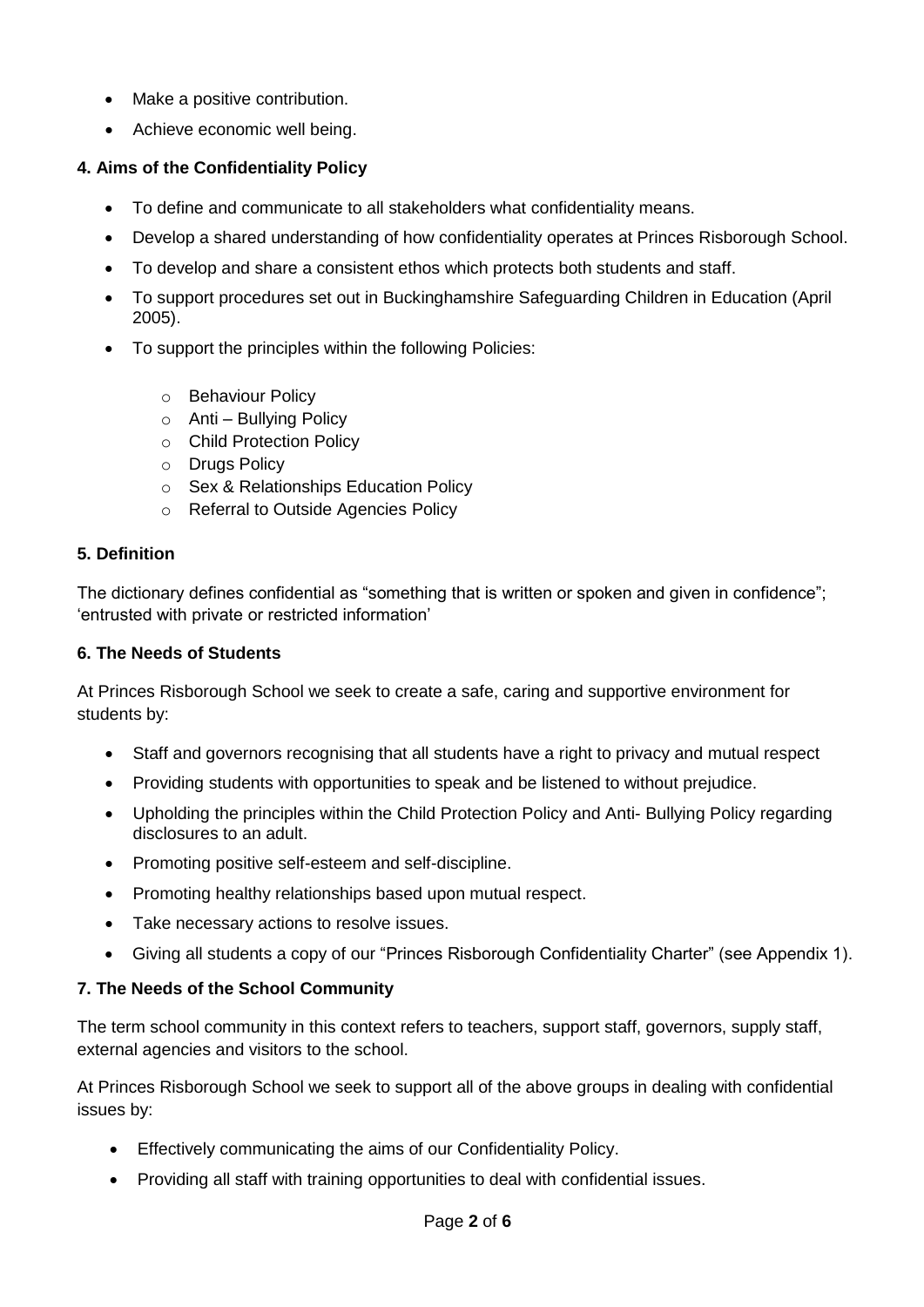- Providing information on a "needs to know" basis.
- Offer support to all of the above groups when dealing with confidential issues.

### **8. The Needs of Parents and Carers**

- Parents and carers are encouraged to take an active role in their child's education.
- The school will promote this Policy to all parents. Copies of the Policy will be available to parents upon request from the school office. It can also be accessed via our website (http://www.princesrisborough.bucks.sch.uk/).
- To support the school in promoting this Policy by providing information on a "need to know" basis.

#### **9. The Needs of External Agencies**

- Princes Risborough School works closely with a number of external agencies (see Policy for Referral of Students to External Agencies) to support students. It is recognised by the school that many of these agencies have their own Codes of Confidentiality.
- A copy of Princes Risborough School Confidentiality Policy will be given to any external agency working in the school.

#### **10. Procedures for Dealing with Confidential Issues and Disclosures**

If a student discloses abuse staff are expected to follow procedures as outlined in the **Princes Risborough School Child Protection Policy.**

For other confidential disclosures the following procedures should be adopted:

- Remember that despite robust ground rules that you may have in the classroom, disclosures can be made in a class or group situation. You must take steps to ensure appropriate follow up and support is given to the student.
- If a student starts to talk to you about something important to them, which may be of a confidential nature, interrupt them and make the student aware that you may not be able to keep certain information confidential. (See Appendix 1 Princes Risborough School Confidentiality Charter).
- Find a suitable place to listen to the student's concerns where there will be no interruptions.
- Remember significant points for possible recording afterwards.
- If you think only listening is needed reassure the student that they can come back to you to talk about this or any other matter. At a later date enquire of the student in a non-intrusive way as to how they are to allow the student to revisit their concerns if they wish.
- If you need to know more about the subject of the disclosure seek advice from colleagues, helplines, internet, self-help groups, support agencies etc.
- If you think action or a referral needs to be made to support agencies speak to/refer to the Designated Safeguarding Lead (DSL). In their absence speak to the Deputy designated Child Protection Teacher or Headteacher.
- Speak to the student about the involvement of support agencies and seek the student's consent. Remind the student that as a member of staff you have a duty of care to them.
- Where appropriate inform parents/carers of students about a disclosure.
- Any notes or records of discussions relating to a confidential disclosure should be passed to the Designated Child Protection teacher who will hold them, if necessary in a secure area separate from the student's main school records. If it is deemed unnecessary to hold the information on record the Designated Child Protection teacher will shred the notes.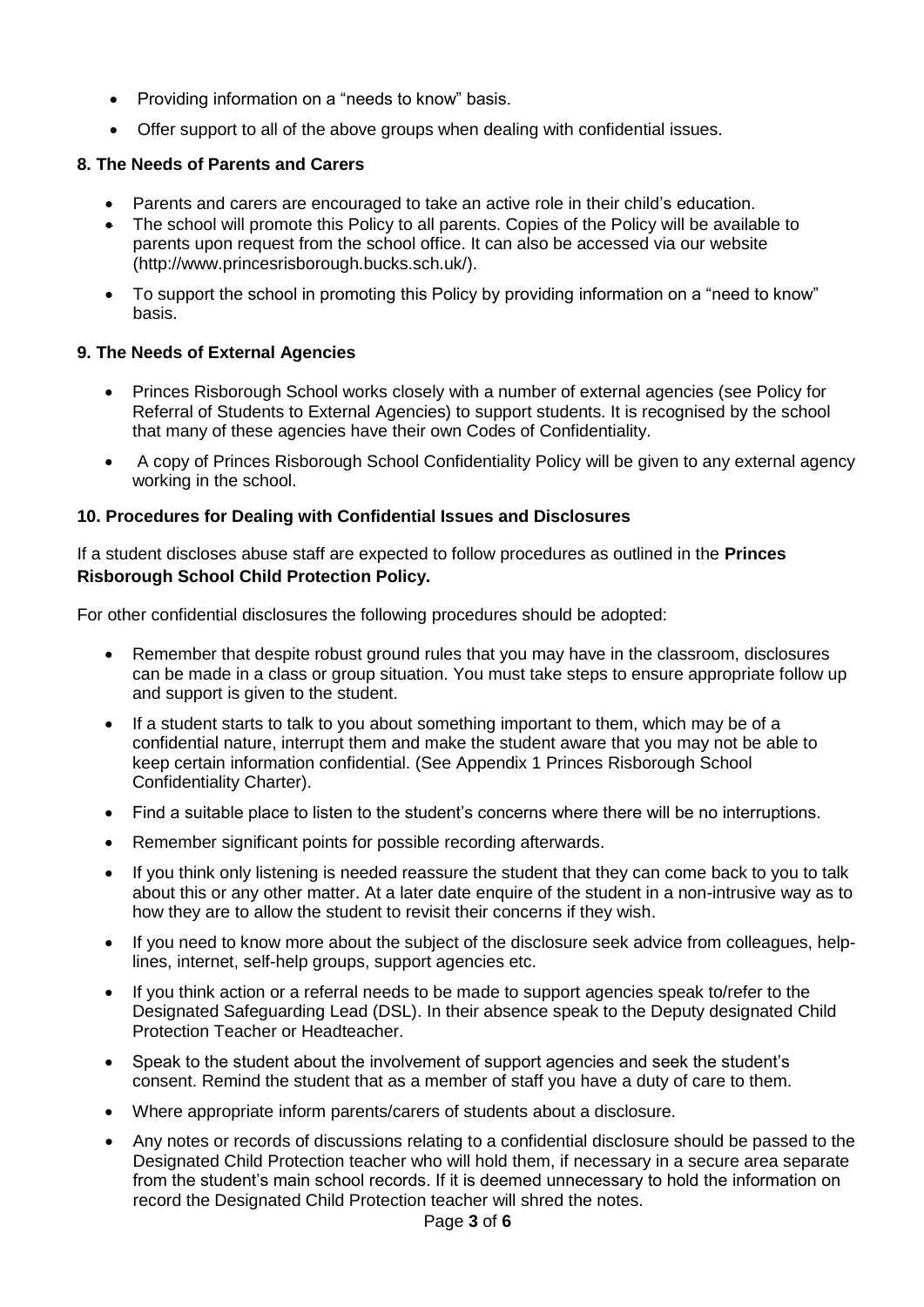#### **11. Reviewing and Evaluating This Policy**

The effectiveness of this Policy will be reviewed annually by:

- Student views on dealing with confidential issues canvassed through annual student survey and the views of Year and School Councils.
- Record of referral to external agencies.
- Report to Student Welfare Group.

#### **12. GDPR Implications**

 $\overline{a}$ 

GDPR categorises the information listed in Para 4 above as 'Special Category Data', this is information *'which the GDPR says is more sensitive, and so needs more protection'<sup>1</sup> .* Further detailed information regarding the regulations outlining the 'sharing of confidential information' can be found in our new GDPR compliant Data Protection Policy. This policy will also incorporate further detail from the recently passed Safeguarding amendment (85) to the Data Protection Bill, which was adopted by the House of Commons Public Bill Committee on 13 March 2018.

<sup>&</sup>lt;sup>1</sup> ICO <https://ico.org.uk/for-organisations/guide-to-the-general-data-protection-regulation-gdpr/lawful-basis-for-processing/special-category-data/> dated 11 May 2018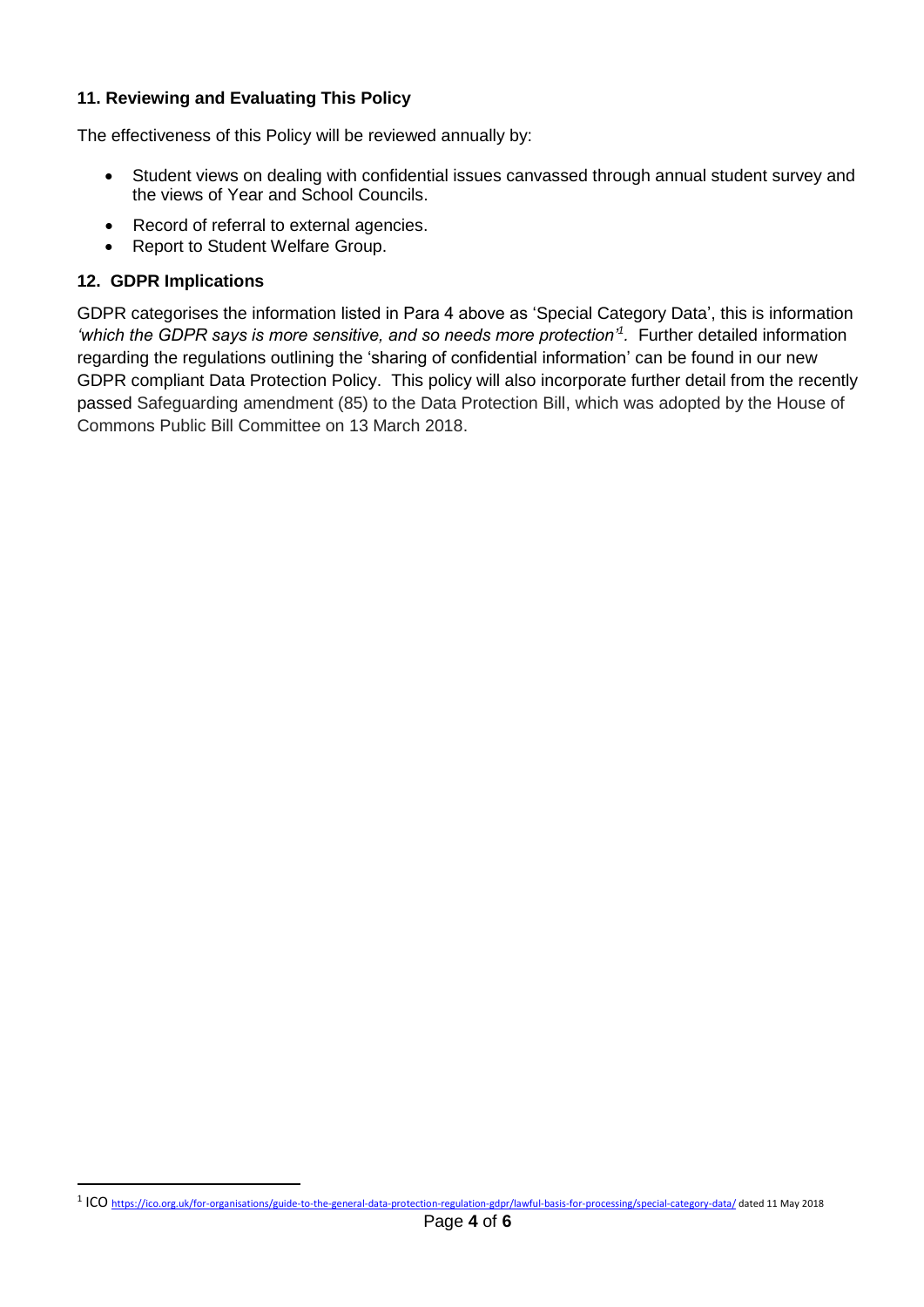# **Princes Risborough School Confidentiality Charter**

# We are here to listen not to tell

## and

We will do our best to maintain any confidence you may tell us

- $\triangleright$  We may share the information with other staff in order to ensure the best care for you.
- There are times when we **have** to tell someone else what is happening.
	- *If you are under 18 and tell us about someone who has abused you, physically, sexually or emotionally or if we believe this to be the case.*
	- *If your life or another person's life is at risk.*
	- *If you tell us about someone else who is under 18 and is being abused.*
	- *If you tell us about criminal activity which puts people at risk.*

## **But we can promise**

- $\triangleright$  We will discuss this with you first and give you support.
- $\triangleright$  We only share the minimum necessary.
- $\triangleright$  Your information is only shared with those who need to know.